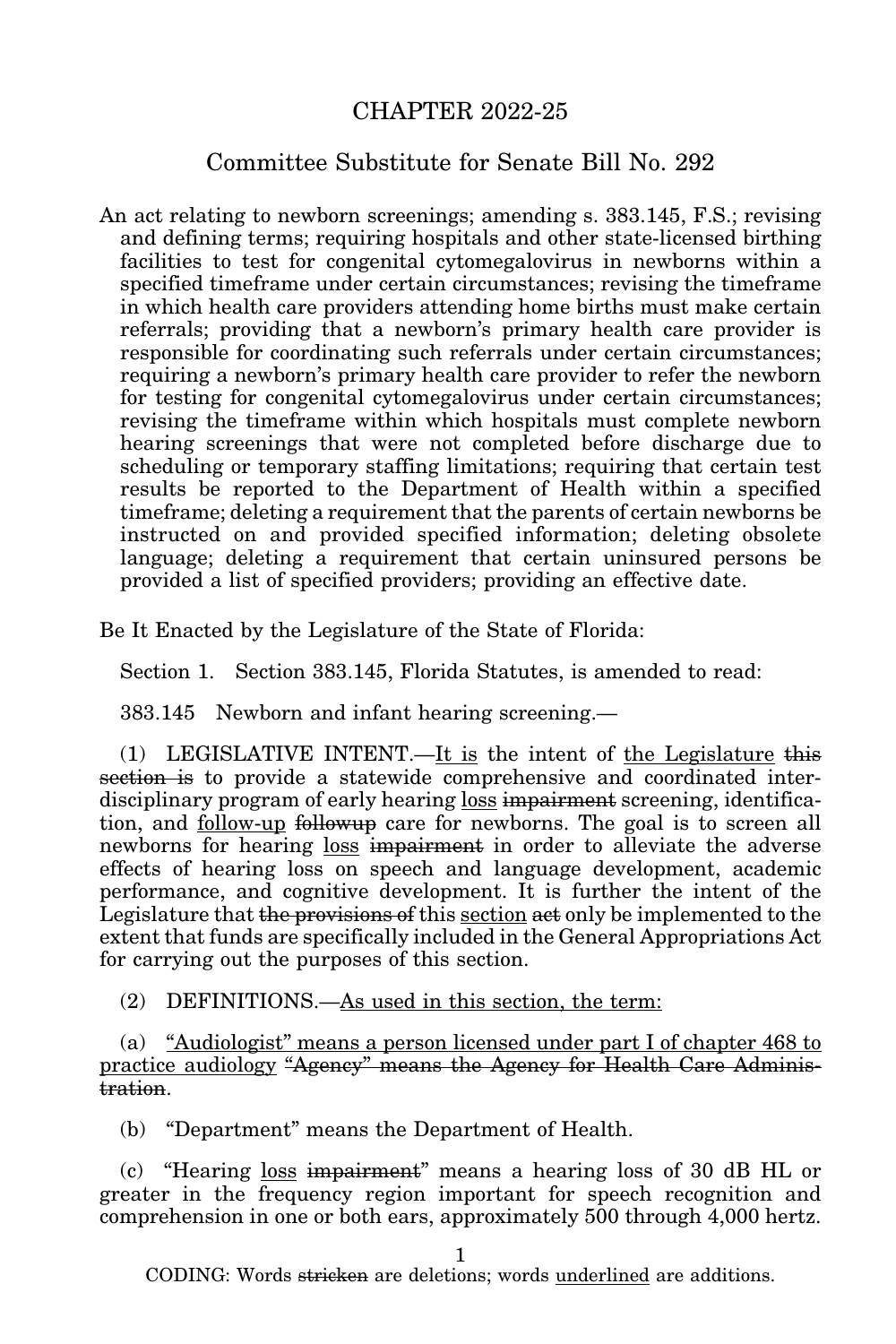(d) "Hospital" means a facility as defined in s. 395.002(13) and licensed under chapter 395 and part II of chapter 408.

(e) "Infant" means an age range from 30 days through 12 months.

 $(f)(e)$  "Licensed health care provider" means a physician or physician assistant licensed under pursuant to chapter 458; an osteopathic physician or physician assistant licensed under or chapter 459; an advanced practice registered nurse, a registered nurse, or a licensed practical nurse licensed under part I of pursuant to chapter 464; a midwife licensed under chapter 467;, or a speech-language pathologist or an audiologist licensed under part I of pursuant to chapter 468, rendering services within the scope of his or her license.

 $(g)(f)$  "Management" means the habilitation of the hearing-impaired child with hearing loss.

 $(h)(g)$  "Newborn" means an age range from birth through 29 days.

(i) "Physician" means a person licensed under chapter 458 to practice medicine or chapter 459 to practice osteopathic medicine.

 $(i)$ (h) "Screening" means a test or battery of tests administered to determine the need for an in-depth hearing diagnostic evaluation.

(3) REQUIREMENTS FOR SCREENING OF NEWBORNS; INSUR-ANCE COVERAGE; REFERRAL FOR ONGOING SERVICES.—

(a) Each licensed hospital or other state-licensed birthing facility that provides maternity and newborn care services shall ensure provide that all newborns are, before <del>prior to</del> discharge, screened for the detection of hearing loss, to prevent the consequences of unidentified disorders. If a newborn fails the screening for the detection of hearing loss, the hospital or other statelicensed birthing facility must administer a test approved by the United States Food and Drug Administration or another diagnostically equivalent test on the newborn to screen for congenital cytomegalovirus before the newborn becomes 21 days of age or before discharge, whichever occurs earlier.

(b) Each licensed birth center that provides maternity and newborn care services shall ensure provide that all newborns are, before prior to discharge, referred to an a licensed audiologist, a physician licensed under chapter 458 or chapter 459, or a hospital, or another other newborn hearing screening provider, for screening for the detection of hearing loss, to prevent the consequences of unidentified disorders. The referral for appointment must shall be made within  $7\,30$  days after discharge. Written documentation of the referral must be placed in the newborn's medical chart.

(c) If the parent or legal guardian of the newborn objects to the screening, the screening must not be completed. In such case, the physician, midwife, or other person who is attending the newborn shall maintain a record that the

2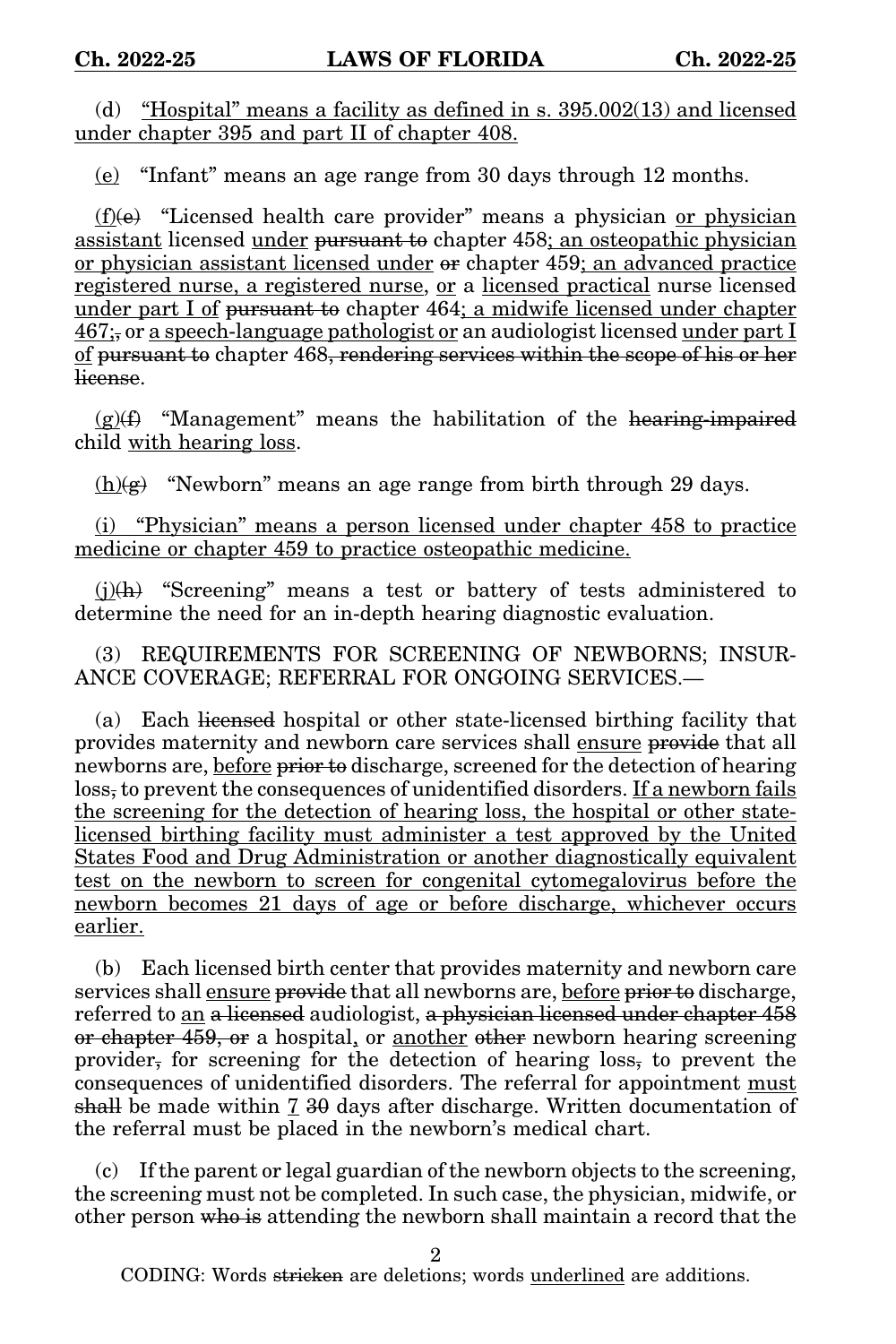screening has not been performed and attach a written objection that must be signed by the parent or guardian.

(d) For home births, the health care provider in attendance is responsible for coordination and referral to an a licensed audiologist, a hospital, or another other newborn hearing screening provider. The health care provider in attendance must make the referral for appointment shall be made within 7 30 days after the birth. In cases in which the home birth is not attended by a primary health care provider, the newborn's primary health care provider is responsible for coordinating the a referral to a licensed audiologist, physician licensed pursuant to chapter 458 or chapter 459, hospital, or other newborn hearing screening provider must be made by the health care provider within the first 3 months after the child's birth.

(e) For home births and births in a licensed birth center, if a newborn is referred to a newborn hearing screening provider and the newborn fails the screening for the detection of hearing loss, the newborn's primary health care provider must refer the newborn for administration of a test approved by the United States Food and Drug Administration or another diagnostically equivalent test on the newborn to screen for congenital cytomegalovirus.

 $(f)$  All newborn and infant hearing screenings must shall be conducted by an a licensed audiologist, a physician licensed under chapter 458 or chapter 459, or an appropriately supervised individual who has completed documented training specifically for newborn hearing screening. Every licensed hospital that provides maternity or newborn care services shall obtain the services of an a licensed audiologist, a physician licensed pursuant to chapter 458 or chapter 459, or another other newborn hearing screening provider, through employment or contract or written memorandum of understanding, for the purposes of appropriate staff training, screening program supervision, monitoring the scoring and interpretation of test results, rendering of appropriate recommendations, and coordination of appropriate follow-up followup services. Appropriate documentation of the screening completion, results, interpretation, and recommendations must be placed in the medical record within 24 hours after completion of the screening procedure.

 $(g)(f)$  The screening of a newborn's hearing must should be completed before the newborn is discharged from the hospital. However, if the screening is not completed before discharge due to scheduling or temporary staffing limitations, the screening must be completed within 21 30 days after the birth discharge. Screenings completed after discharge or performed because of initial screening failure must be completed by an audiologist licensed in the state, a physician licensed under chapter 458 or chapter 459, or a hospital, or <u>another</u> other newborn hearing screening provider.

 $(h)(g)$  Each hospital shall formally designate a lead physician responsible for programmatic oversight for newborn hearing screening. Each birth center shall designate a licensed health care provider to provide such

3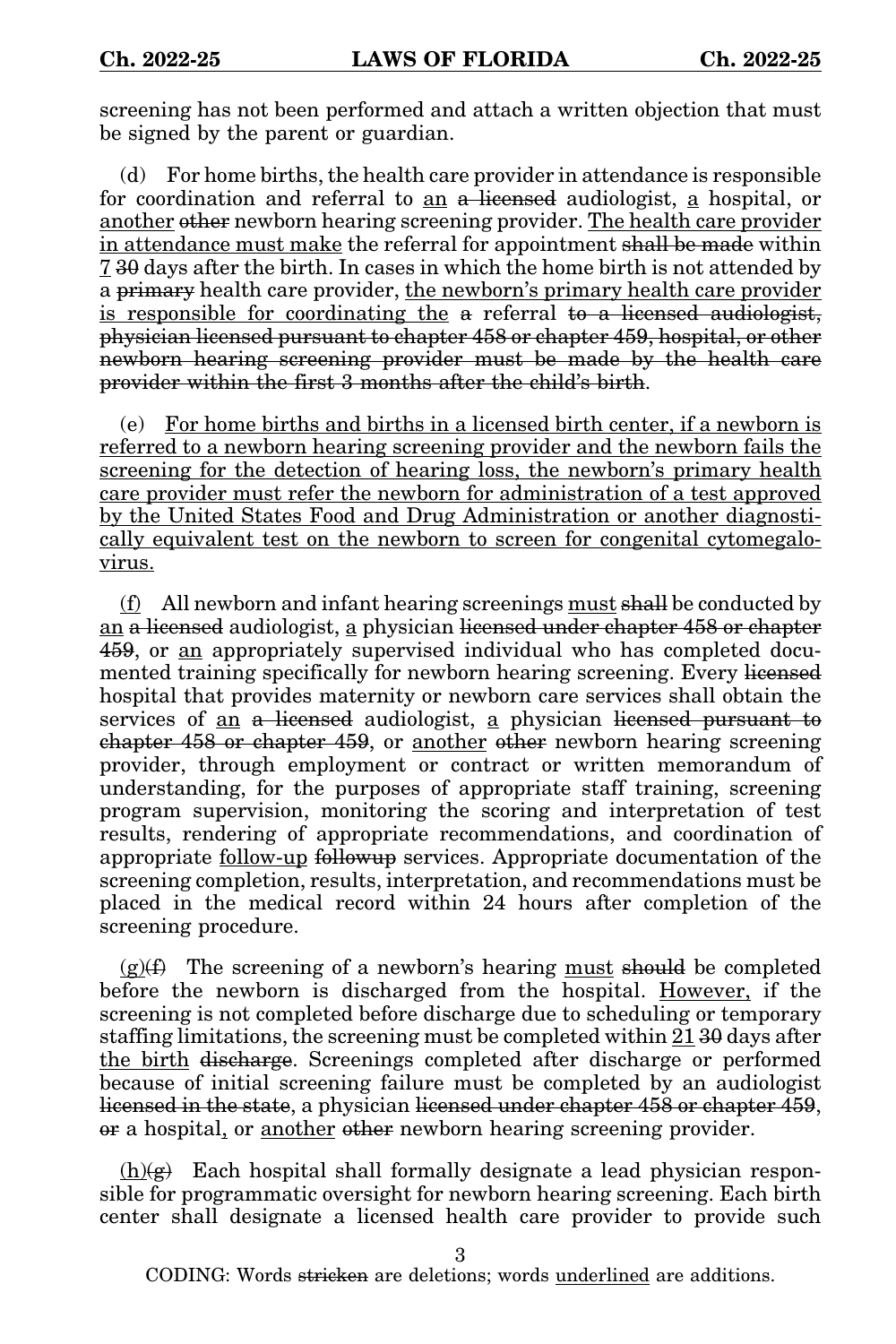programmatic oversight and to ensure that the appropriate referrals are being completed.

 $(i)$ (h) When ordered by the treating physician, screening of a newborn's hearing must include auditory brainstem responses, or evoked otoacoustic otacoustic emissions, or appropriate technology as approved by the United States Food and Drug Administration.

 $(j)(i)$  The results of any test conducted pursuant to this section, including, but not limited to, newborn hearing loss screening, congenital cytomegalovirus testing, and any related diagnostic testing, must be reported to the department within 7 days after receipt of such results Newborn hearing screening must be conducted on all newborns in hospitals in this state on birth admission. When a newborn is delivered in a facility other than a hospital, the parents must be instructed on the importance of having the hearing screening performed and must be given information to assist them in having the screening performed within 3 months after the child's birth.

 $(k)(i)$  The initial procedure for screening the hearing of the newborn or infant and any medically necessary follow-up followup reevaluations leading to diagnosis shall be a covered benefit for, reimbursable under Medicaid as an expense compensated supplemental to the per diem rate for Medicaid patients enrolled in MediPass or Medicaid patients covered by a fee-forservice fee for service program. For Medicaid patients enrolled in HMOs, providers shall be reimbursed directly by the Medicaid Program Office at the Medicaid rate. This service may not be considered a covered service for the purposes of establishing the payment rate for Medicaid HMOs. All health insurance policies and health maintenance organizations as provided under ss. 627.6416, 627.6579, and 641.31(30), except for supplemental policies that only provide coverage for specific diseases, hospital indemnity, or Medicare supplement, or to the supplemental polices, shall compensate providers for the covered benefit at the contracted rate. Nonhospital-based providers are shall be eligible to bill Medicaid for the professional and technical component of each procedure code.

 $(l)(k)$  A child who is diagnosed as having a permanent hearing loss must impairment shall be referred to the primary care physician for medical management, treatment, and follow-up followup services. Furthermore, in accordance with Part C of the Individuals with Disabilities Education Act, Pub. L. No. 108-446, Infants and Toddlers with Disabilities, any child from birth to 36 months of age who is diagnosed as having a hearing loss impairment that requires ongoing special hearing services must be referred to the Children's Medical Services Early Intervention Program serving the geographical area in which the child resides.

(l) Any person who is not covered through insurance and cannot afford the costs for testing shall be given a list of newborn hearing screening providers who provide the necessary testing free of charge.

4